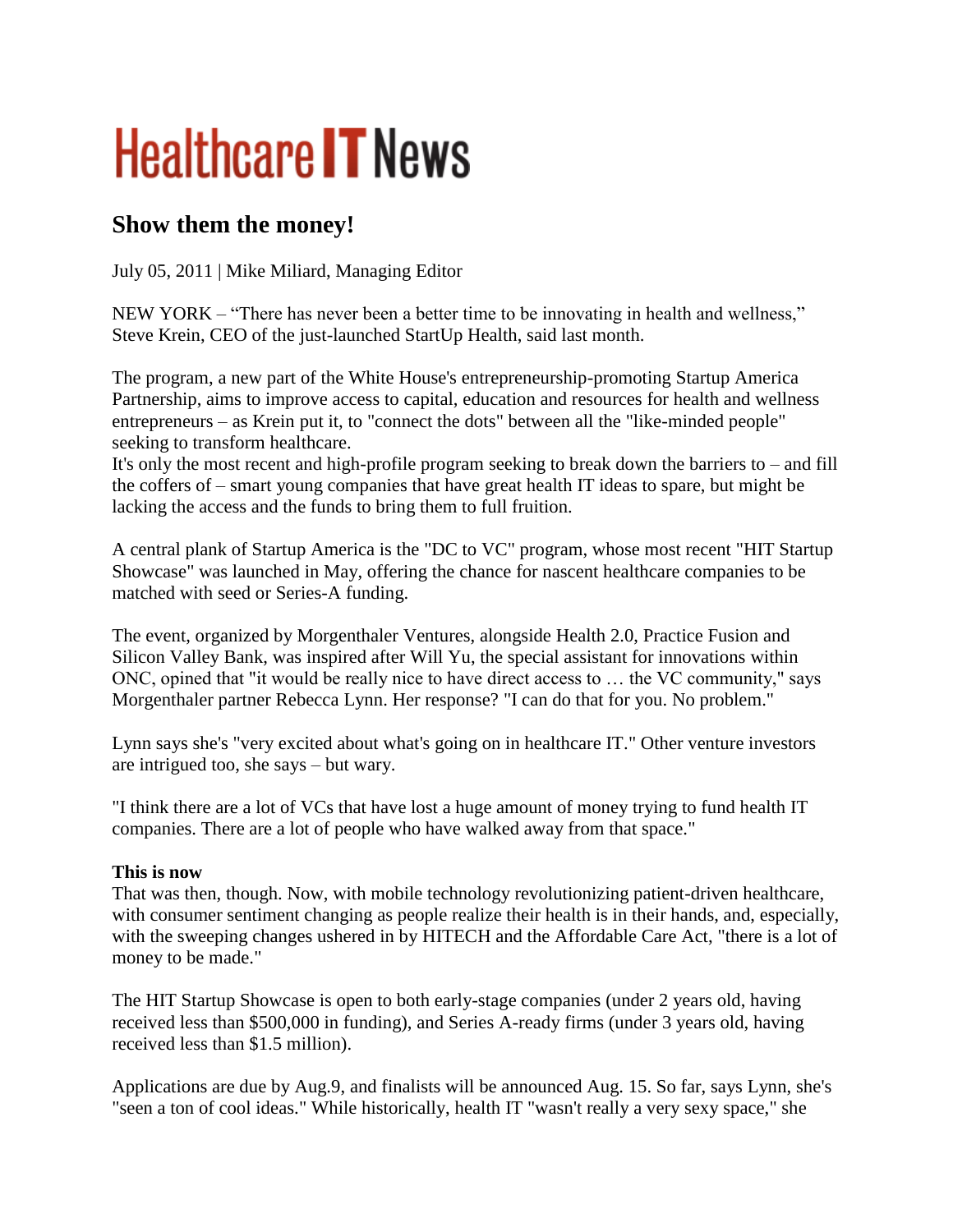adds "that's changing, and we're seeing the quality of the engineering teams really greatly improve, over even the last year."

#### **Pursuing new and different**

One of DC to VC's many partners is a brand new nonprofit called Rock Health. Launched this past March at the South by Southwest music festival, the San Francisco-based seed-stage incubator offers funding (\$20,000), targeted mentorship in areas from finance to design, and legal and operational support to high-potential digital health entrepreneurs.

Having already established partnerships with heavy-hitters such as Mayo Clinic and Harvard Medical School, the group offers crucial advice to start-ups looking to make an impact on healthcare.

To that end, Rock Health recently tapped 10 developers of mobile applications as part of its inaugural accelerator program. They were chosen from more than 350 submitted entries, by representatives from Silicon Valley VCs and top-tier hospitals.

Halle Tecco, Rock Health's managing director, previously worked as business development manager at Apple, focusing on health and medical apps for the iPhone and iPad.

"Being in Silicon Valley, I realized that the level of creativity found in (the healthcare) segment wasn't nearly as robust and exciting as what was happening in some of the other segments in technology," she says. "It was just a different type of developer and entrepreneur approaching these problems."

Healthcare is the largest industry in our country, "but it's still rather isolated," Tecco says. "There's a perceived barrier to being a healthcare entrepreneur." Uncertainty around HIPAA compliance and FDA clearance mean "a lot of people are scared away."

Rock Health, she says, aims to bring in the sort of talent that's building Web 2.0 successes such as Facebook and Zynga and has them infuse health IT with new ways of thinking. "Hospitals also want access to talent and ideas that are cutting edge and new and different."

The key is to bring those ideas to fruition, but so far there has often been a "strange investment gap," says Tecco. "Digital health is halfway between the healthcare investors and the technology investors – folks that have ideas that lie in that nexus expressed to us that they didn't know how to appropriately pitch this to VCs. The best software investors don't have experience in healthcare so they might shy away from that investment. Traditional life science investors don't know enough about technology, so they shy away as well."

"Where do we invest?"

That said, "There are a lot of investors that are interested" in healthcare. At Apple, she says, forward-thinking funders were "knocking at my door saying, 'Where do we invest?'"

Rock Health wants to help position newborn companies for larger VC infusions down the road. "A startup might just need \$50,000 to test an idea and get it up and running," says Tecco. "That's